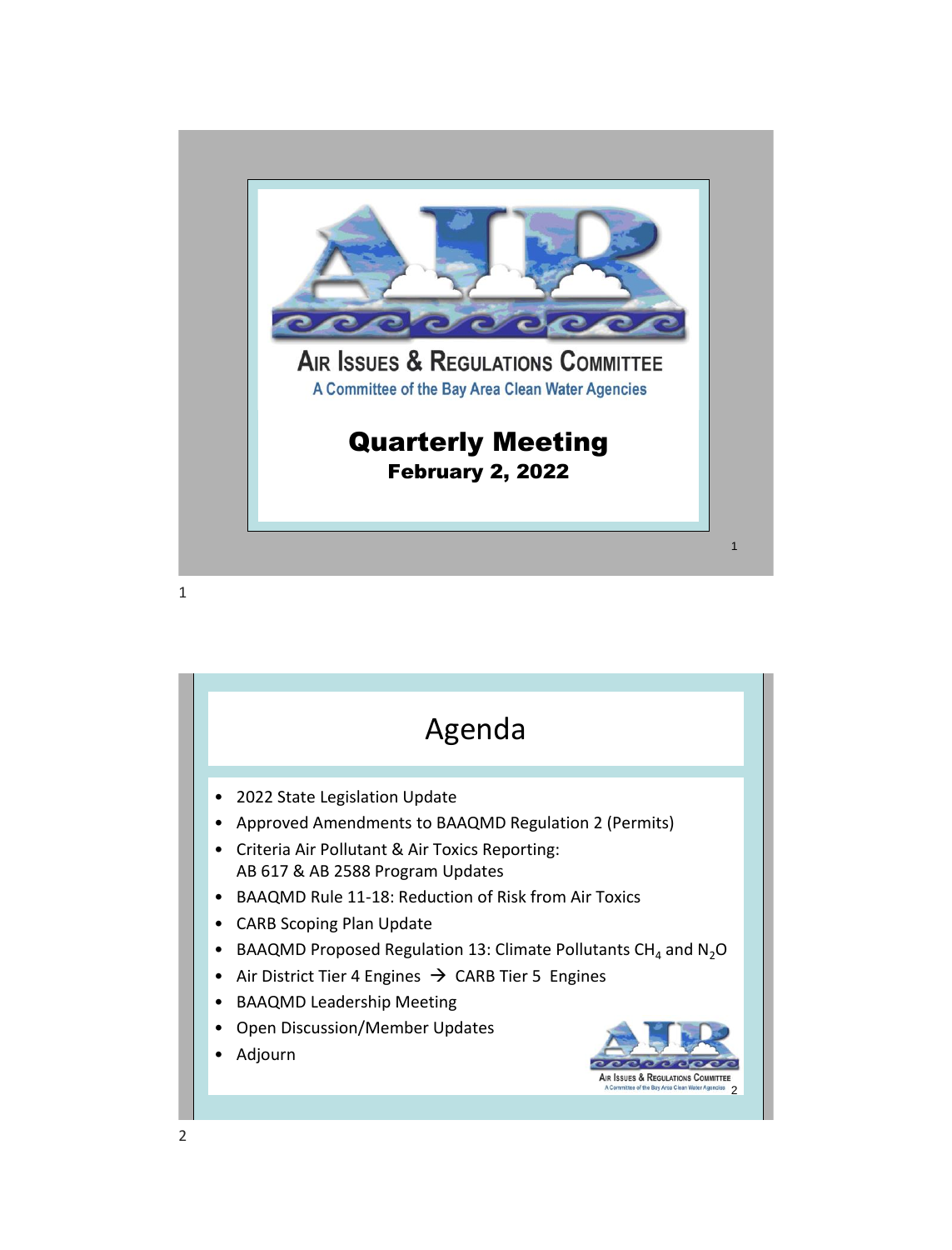

## Approved Amendments to BAAQMD Regulation 2 (Permits)

- Reduce exposure to carcinogenic TACs focus is on overburdened communities
- Updates Health Risk Assessment (HRA) guidelines
- Updates list of TACs and trigger levels (Table 2-5-1)
- Approved during December 15th Public Hearing
	- Essential Public Services Definition
	- BAAQMD-BACWA Implementation Workgroup
- BACWA letter sent to clarify comments made during December 15th Public Hearing
- Next step convene the implementation workgroup with BAAQMD to discuss air toxics issues (agenda and meeting date in progress)

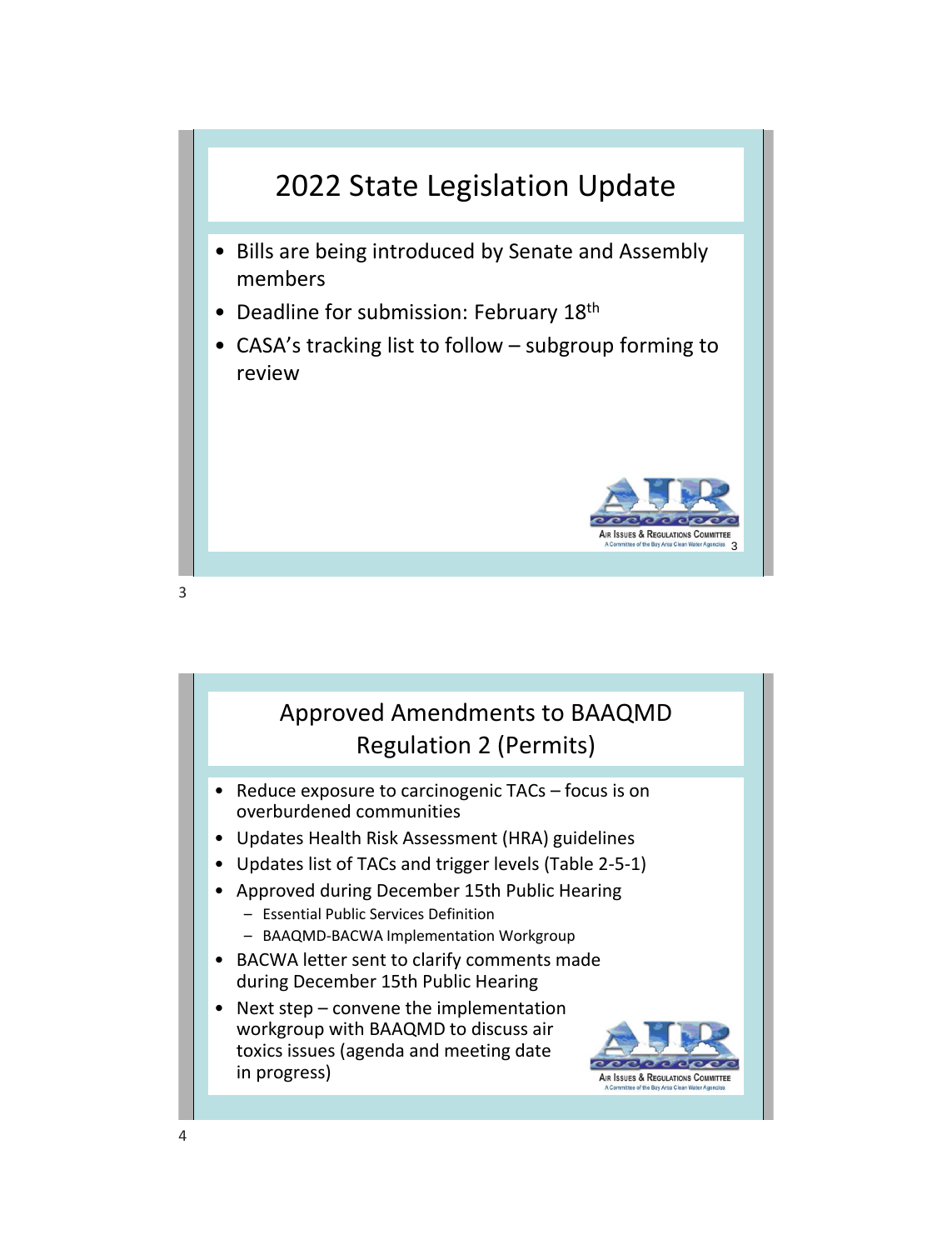## Criteria Air Pollutant & Toxic Air Contaminant Reporting: AB 617 & AB 2588

- AB 617 gives CARB authority to "harmonize" air monitoring, reporting, & emission reductions from stationary sources
- AB 2588 compound list updated to >1000 compounds
- Phased compliance, allowing WWTPs to:
	- Report business as usual through 2028 (begin reporting in 2029)
	- Perform a "two-step process" for determining shortlist of compounds
		- Scanning air space of unit processes to determine detectable compounds
			- Determining the sampling and analysis methods to quantify emissions (Mimic 1990 Pooled Emissions Estimation Program, PEEP)
- Discussion: New form from BAAQMD appears to replace previous annual updates

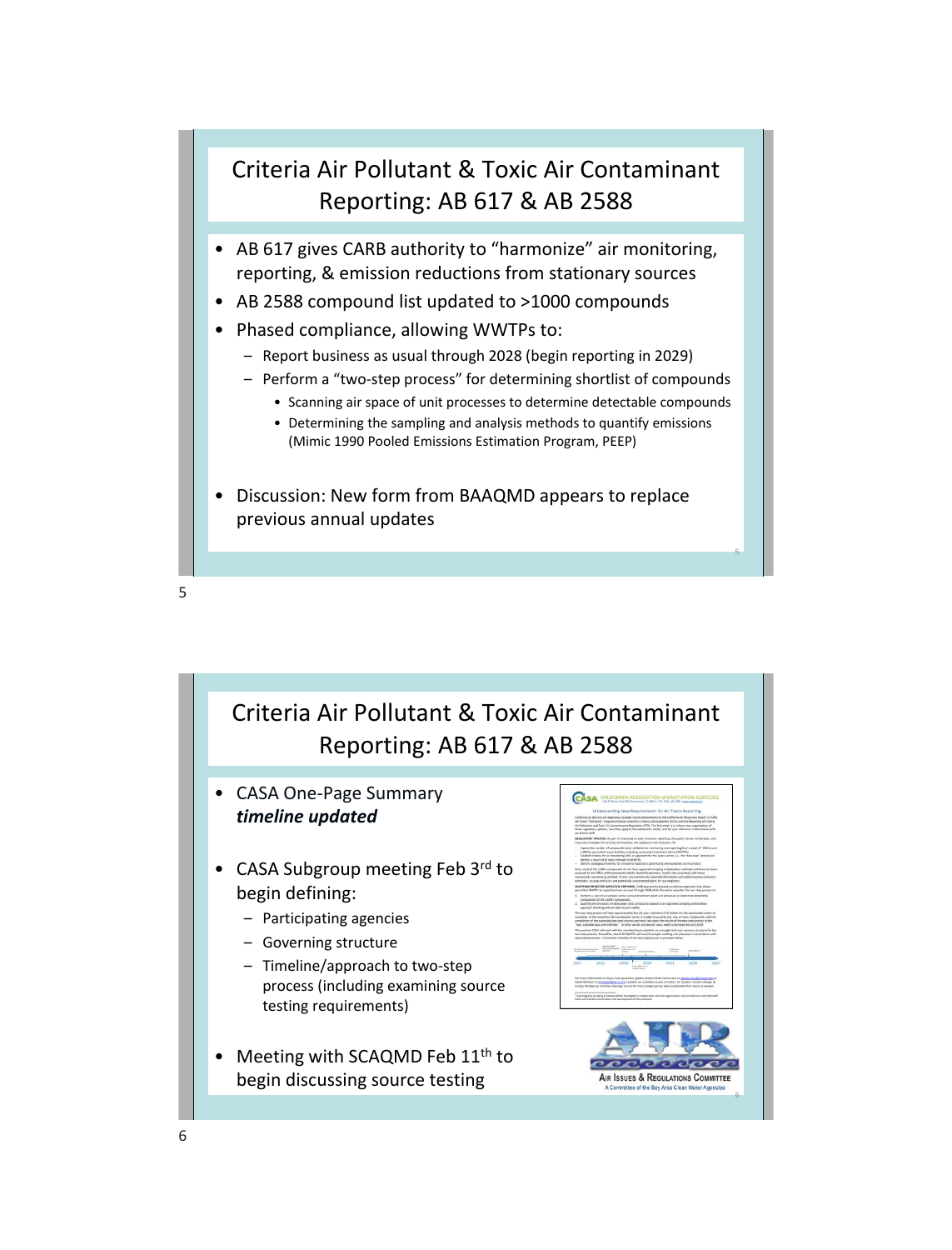

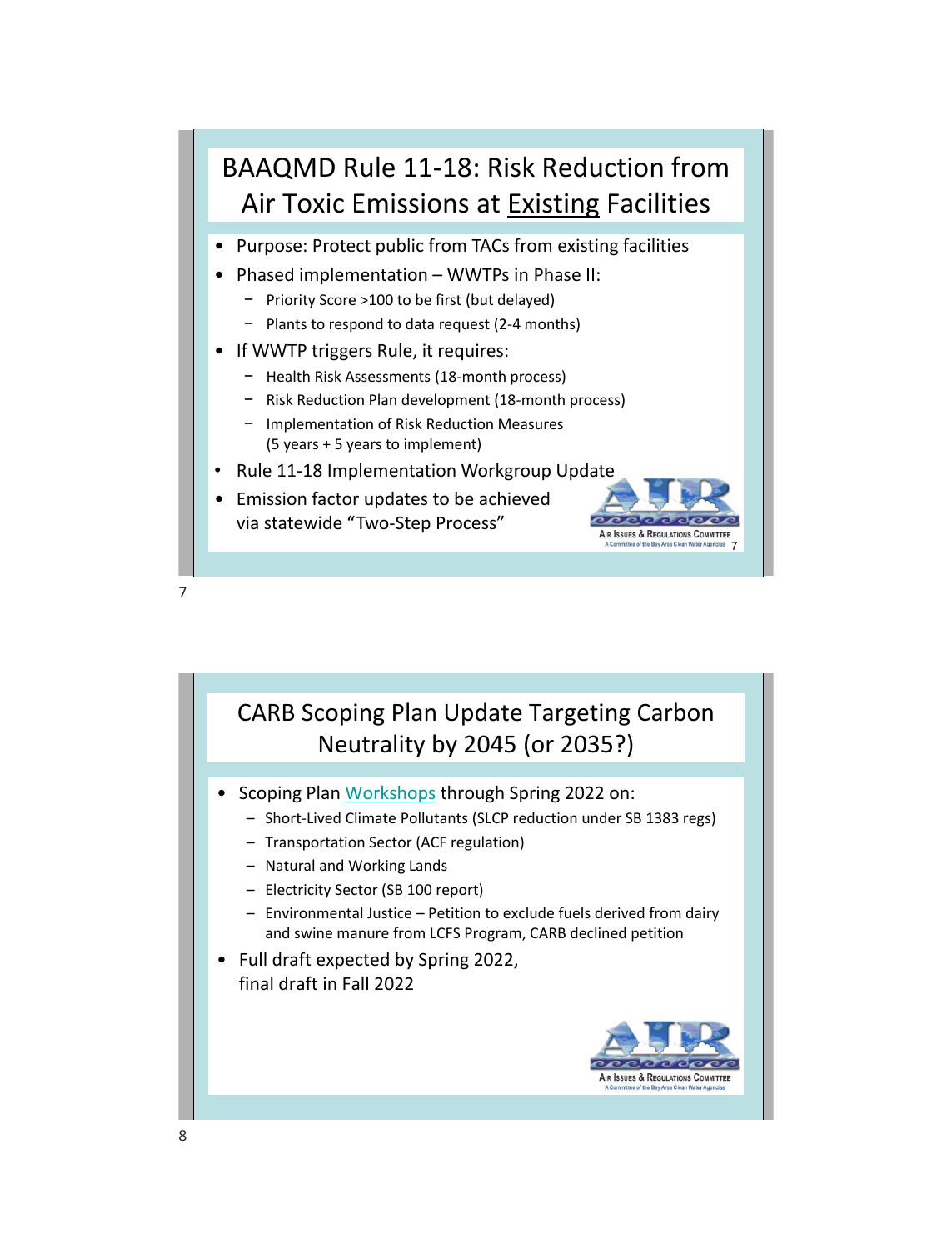

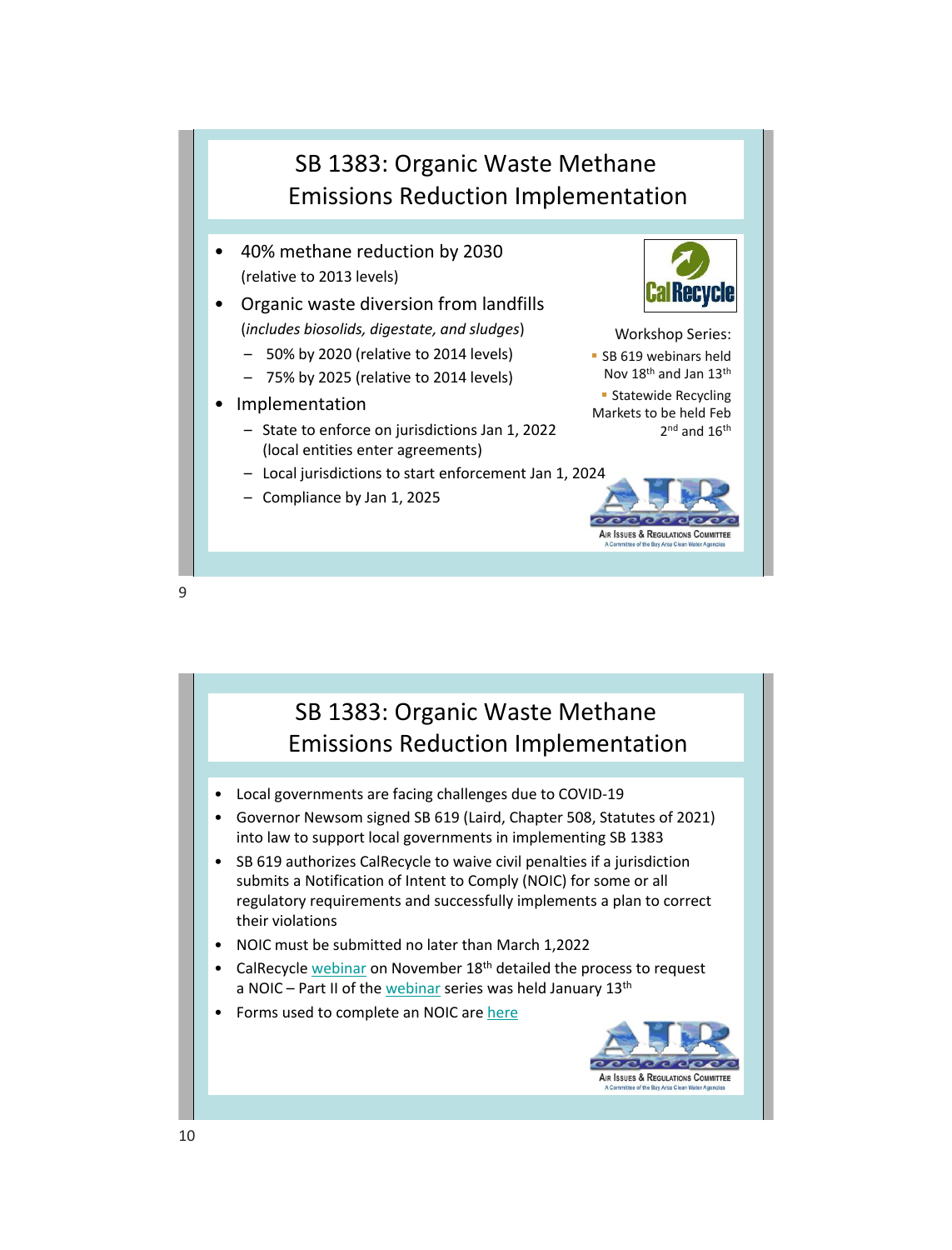

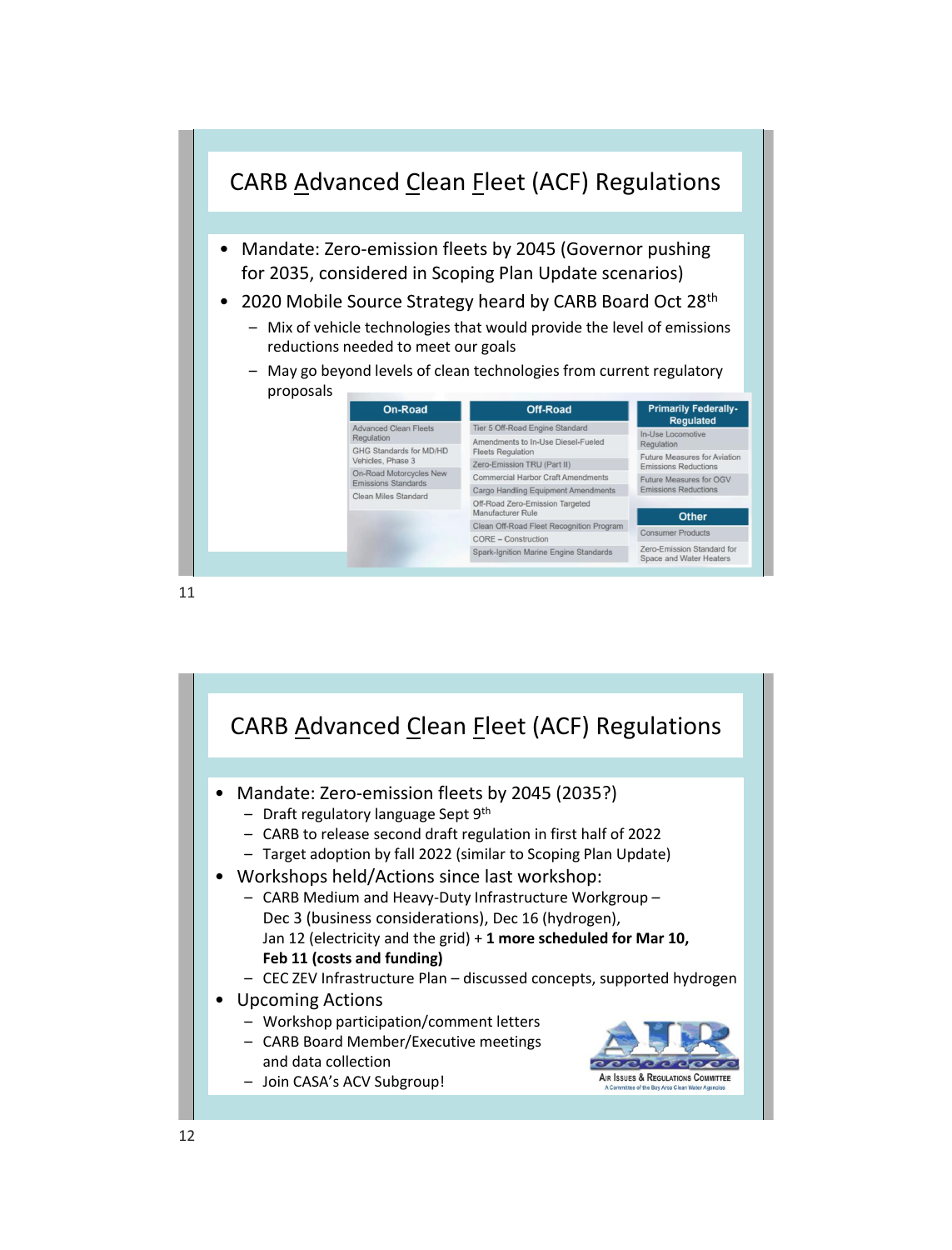| <b>BAAQMD Proposed Regulation 13:</b><br>Climate Pollutants<br>Rule development suspended due to COVID-19 & lack of data |             |                                         |                                                                                                                                                                                                                                                                                                                                                                   |
|--------------------------------------------------------------------------------------------------------------------------|-------------|-----------------------------------------|-------------------------------------------------------------------------------------------------------------------------------------------------------------------------------------------------------------------------------------------------------------------------------------------------------------------------------------------------------------------|
| Rule                                                                                                                     | <b>Next</b> | <b>Board</b><br>Workshop   Presentation | <b>Notes</b>                                                                                                                                                                                                                                                                                                                                                      |
| 13-1: Significant<br><b>Methane Releases</b>                                                                             | <b>TBD</b>  | <b>TBD</b>                              | Tabled indefinitely to focus on source-specific rules.                                                                                                                                                                                                                                                                                                            |
| 13-2: Organic<br><b>Waste Handling</b>                                                                                   | <b>TBD</b>  | <b>TBD</b>                              | Draft focused on organic material handling: Material<br>Recovery Facilities, Transfer Facilities, Chip & Grind<br>Facilities.                                                                                                                                                                                                                                     |
| 13-3: Composting<br><b>Operations</b>                                                                                    | <b>TRD</b>  | <b>TRD</b>                              | Draft language in development, not released.                                                                                                                                                                                                                                                                                                                      |
| 13-4: Sewage<br><b>Treatment &amp;</b><br><b>Anaerobic</b><br><b>Digestion</b>                                           | <b>TRD</b>  | <b>TRD</b>                              | BACWA requested involvement to provide input on draft<br>language. Draft rule to consider biogas produced/<br>collected, minimizing other pollutants, flare requirements,<br>record keeping, reporting requirements, etc. BAAQMD is<br>working with BACWA to collect baseline information to<br>inform rule development and reviewing an unsolicited<br>proposal. |
| 13-5: Hydrogen<br><b>Plants</b>                                                                                          |             | <b>TBD</b>                              | Focus on hydrogen production at petroleum refineries.                                                                                                                                                                                                                                                                                                             |
| <b>Summary of Survey Results Underway</b>                                                                                |             |                                         |                                                                                                                                                                                                                                                                                                                                                                   |

Potential Amendments to Diesel Engine Off-Road Standards: Tier 5 Criteria Pollutant &  $CO<sub>2</sub>$ 

- Reduce emissions of NOx (up to 90 percent) and PM (up to 75 percent) compared to today's Tier 4 final emission standards
- More stringent exhaust standards for all power categories, including those that do not currently utilize exhaust aftertreatment (i.e., diesel particulate filters and selective catalytic reduction)
- First-time  $CO_2$  standards may be proposed
- Proposal to the Board expected in 2024, with implementation of Tier 5 standards expected in 2028

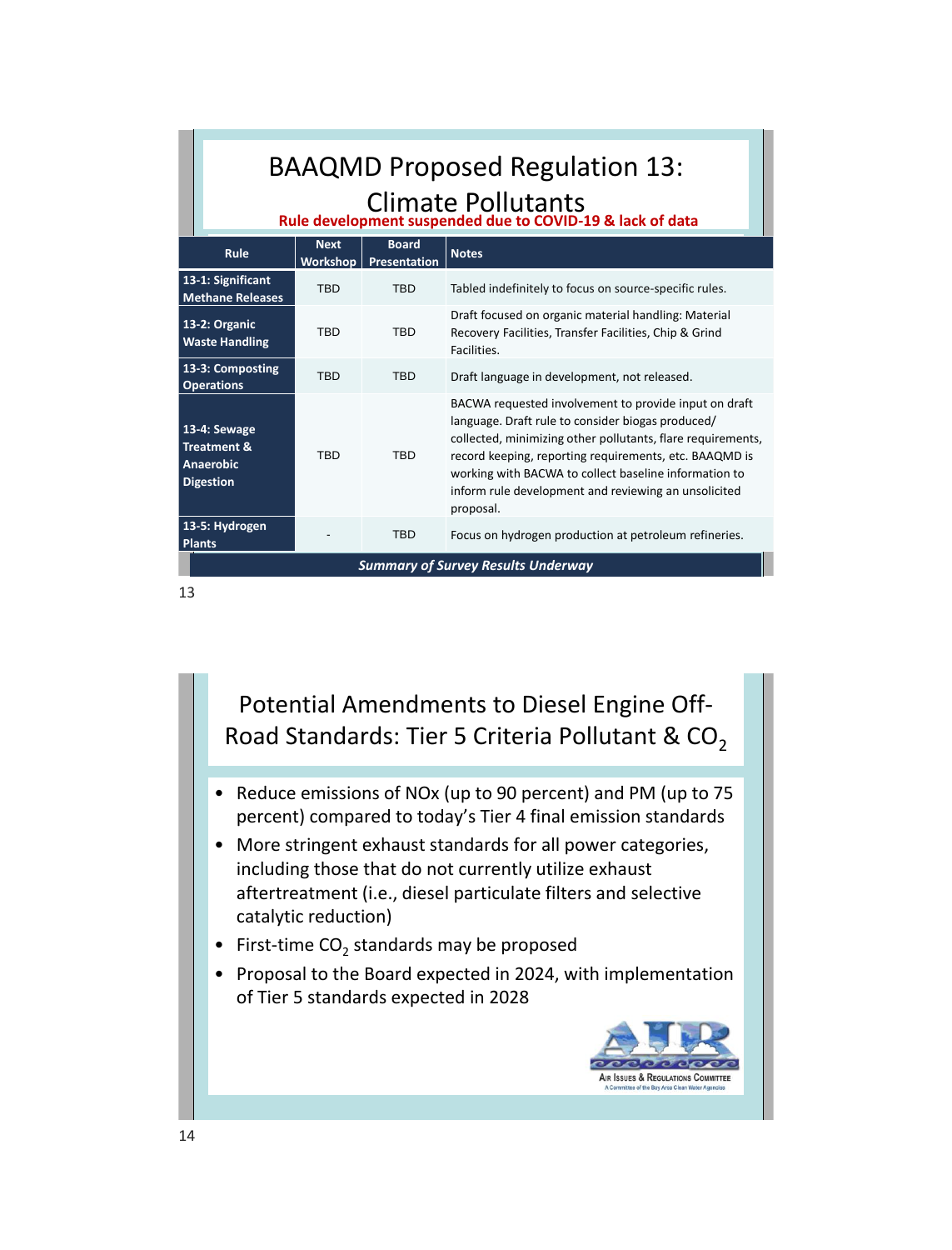